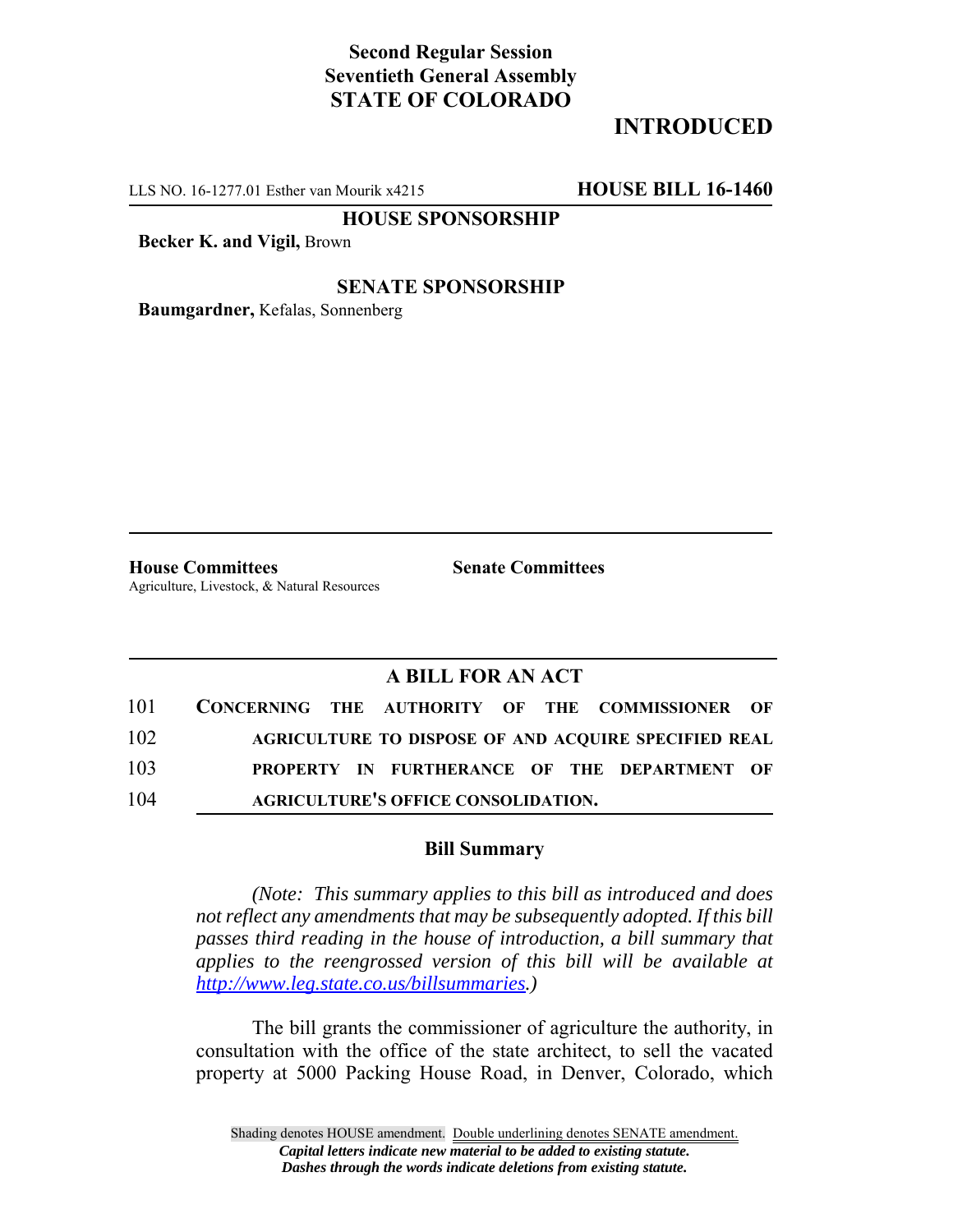houses the department of agriculture's warehouse and storage facility. The proceeds of the sale must be credited to the agriculture management fund to be used for the acquisition of real property authorized in the bill subject to appropriation.

The bill grants the commissioner of agriculture the authority, in consultation with the office of the state architect, to acquire the real property located in the Interlocken area at 300 Technology Drive, Broomfield, Colorado, for the future home of the inspection and consumer services division facility. The bill specifies that the construction of the new facility must be subject to the normal capital construction approval process.

*Be it enacted by the General Assembly of the State of Colorado:*

**SECTION 1. Legislative declaration.** (1) The general assembly

hereby finds and declares that:

 (a) In 2013, the General Assembly granted the department of agriculture the authority to enter into lease-purchase agreements for the acquisition of a department headquarters in Broomfield, Colorado, for the department of agriculture to consolidate most of the department's divisions, except for the Colorado state fair;

 (b) Since the 2013 legislation was enacted, the department of agriculture has moved into its new headquarters at 305 Interlocken Parkway, in Broomfield, Colorado. The department still uses property at 5000 Packing House Road, in Denver, Colorado, for the department's warehouse and storage facility. It is the department of agriculture's understanding that the City and County of Denver is interested in this real property for a planned project of the National Western Center partnership.

 (c) The department has not yet consolidated its current inspection and consumer services division facility from its location in the Highlands neighborhood of metro Denver because the lab areas necessary for that division could not be constructed at the new headquarters division; and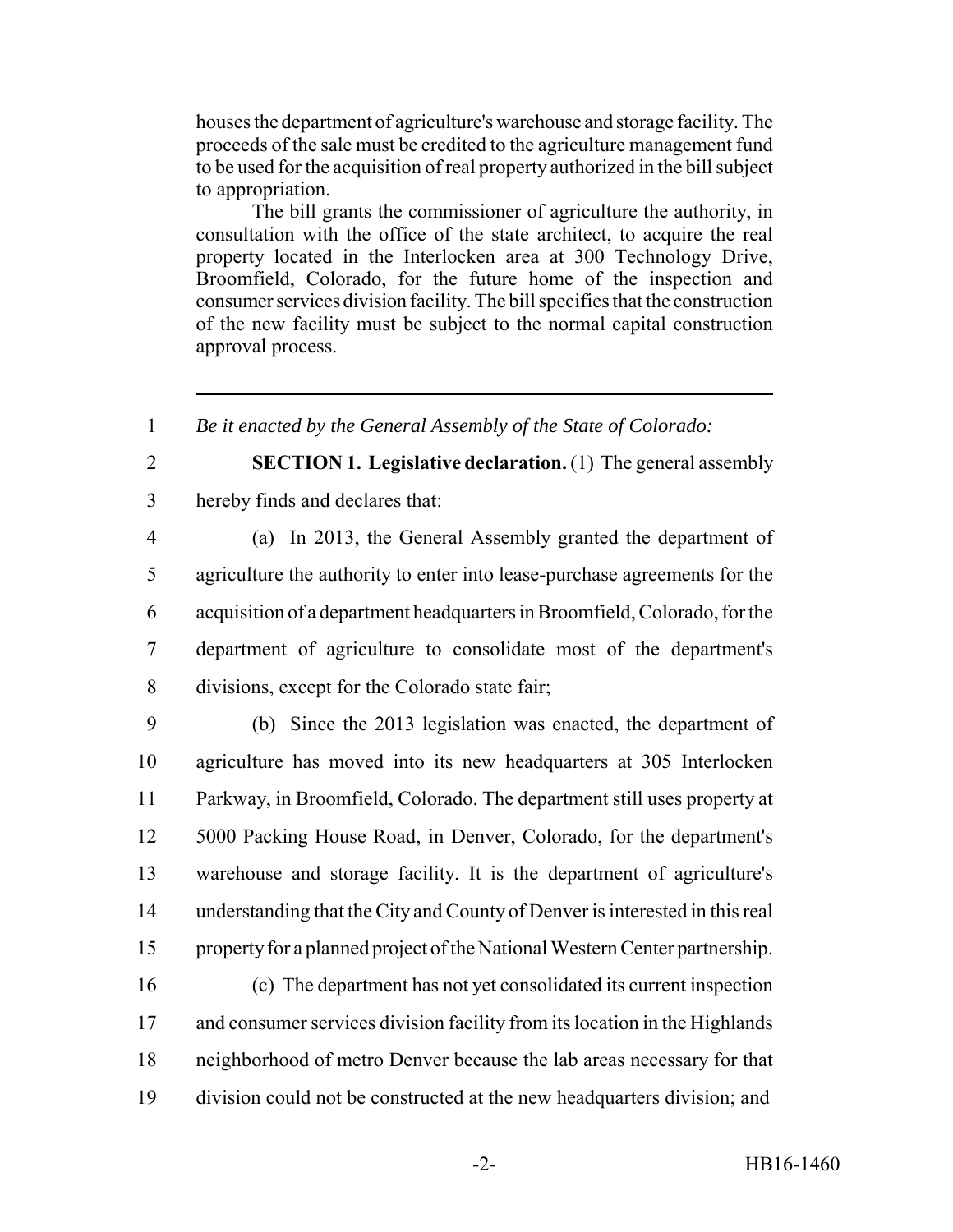(d) The department now seeks approval to sell the property where the department's warehouse and storage facility is located and use the proceeds of that sale to help fund the purchase of vacant land behind the headquarters building in Broomfield, Colorado. It is the department's future plan to use the vacant land in Broomfield to build a lab area to house the inspection and consumer services division facility, subject to the normal capital construction request process.

 **SECTION 2. Authority for a sale and an acquisition of real property.** (1) The state of Colorado, acting by and through the Commissioner of Agriculture and in consultation with the office of the state architect, is authorized to execute a real property sale, at fair market value, for property held by the department of agriculture at 5000 Packing House Road, Denver, Colorado. The proceeds of the sale must be credited 14 to the agriculture management fund as specified in section 35-1-106.9, Colorado Revised Statutes, and such proceeds must be used to acquire the property described in subsection (2) of this section, subject to appropriation.

 (2) (a) The state of Colorado, acting by and through the Commissioner of Agriculture and in consultation with the office of the state architect, is authorized to acquire real property located in the Interlocken area at 300 Technology Drive, Broomfield, Colorado, parcel number 157533413004, for the future home of the inspection and consumer services division facility.

 (b) Any future capital construction project for a new building to house the inspection and consumer services division facility must be prioritized for funding by the office of state planning and budgeting in its submission to the capital development committee made pursuant to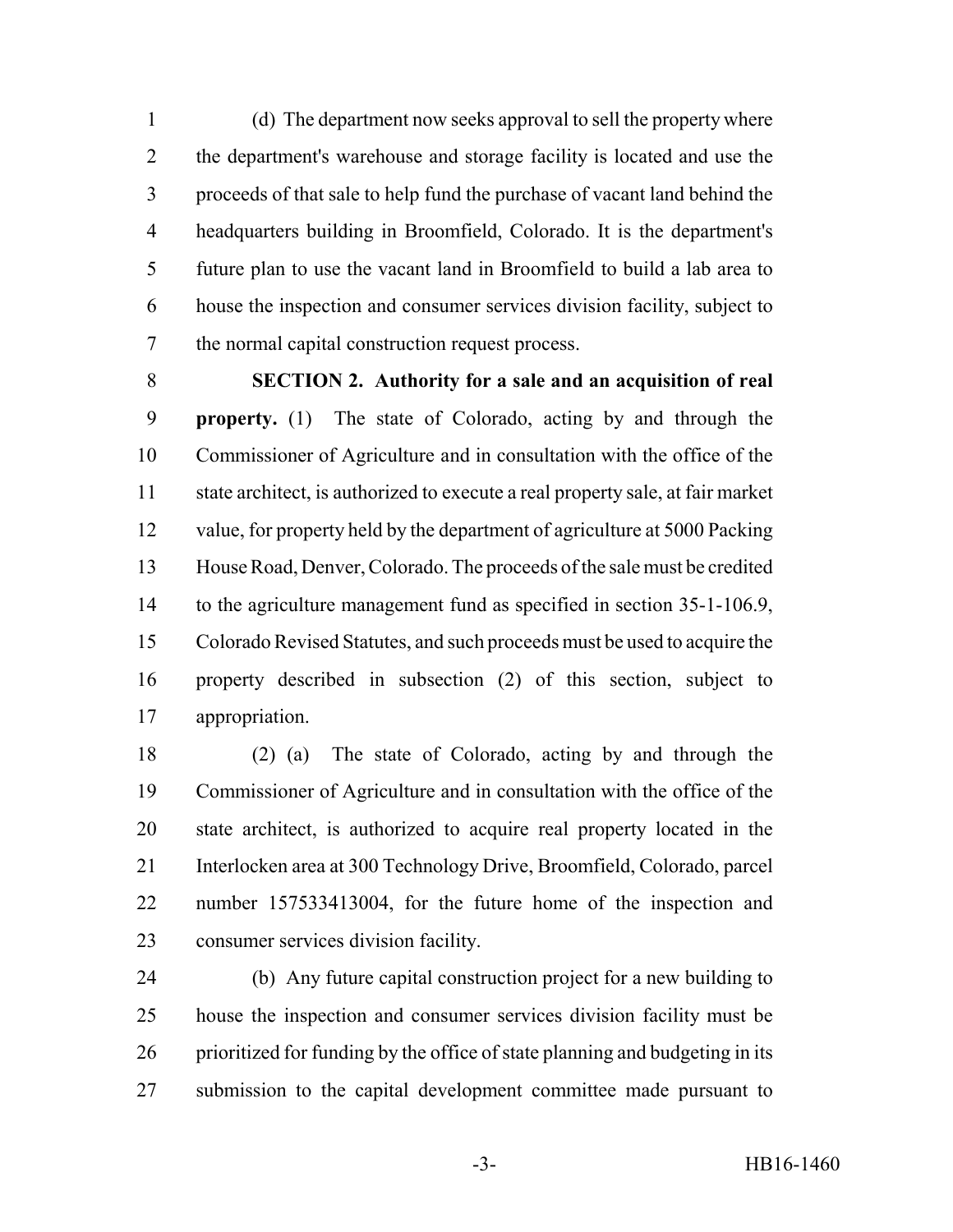section 24-37-304 (1) (c.3) (I) (C), Colorado Revised Statutes, recommended for funding by the capital development committee pursuant to section 2-3-1305, Colorado Revised Statutes, and included in the governor's annual executive budget proposed to the general assembly pursuant to section 24-37-301, Colorado Revised Statutes.

 **SECTION 3.** In Colorado Revised Statutes, **amend** 35-1-106.9 as follows:

 **35-1-106.9. Agriculture management fund - creation.** There is hereby created in the state treasury the agriculture management fund. The fund shall consist of moneys transferred pursuant to section 38-13-116.7 11 (3), C.R.S., and any moneys realized from the sale of the inspection and consumer services division facility AND OTHER REAL PROPERTY ASSOCIATED WITH THAT FACILITY THAT ARE ALL LOCATED IN THE HIGHLANDS NEIGHBORHOOD OF DENVER, COLORADO, AND ANY MONEYS REALIZED FROM THE SALE OF THE WAREHOUSE AND STORAGE FACILITY LOCATED AT 5000 PACKING HOUSE ROAD, DENVER, COLORADO. The department shall use such moneys to fund agricultural efforts approved by the commissioner, including, but not limited to, funding additional department employees necessary to implement and manage approved programs. Moneys may be used for direct assistance or grant assistance for conservation districts created pursuant to article 70 of this title. Moneys in the fund may be used for expenses related to the department's office consolidation as authorized by House Bill 13-1234, enacted in 24 2013, AND AS AUTHORIZED BY HOUSE BILL 16- , ENACTED IN 2016. Moneys in the fund are subject to annual appropriation to the department. Any moneys not expended or encumbered from any appropriation at the end of any fiscal year shall remain available for expenditure in the next